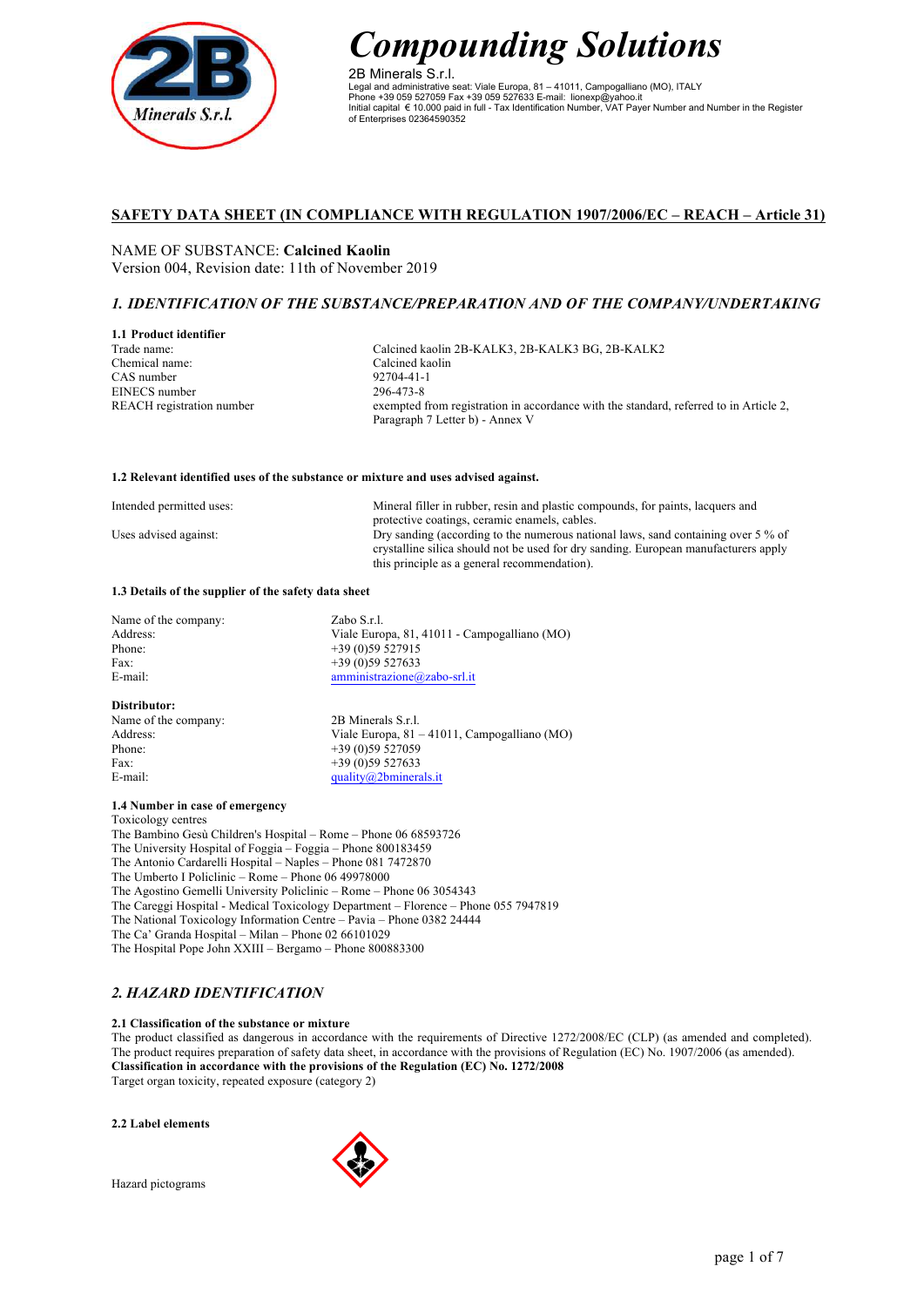

2B Minerals S.r.l. Legal and administrative seat: Viale Europa, 81 – 41011, Campogalliano (MO), ITALY Phone +39 059 527059 Fax +39 059 527633 E-mail: lionexp@yahoo.it Initial capital € 10.000 paid in full - Tax Identification Number, VAT Payer Number and Number in the Register of Enterprises 02364590352

Warning **Attention** Precautionary statements P260: Do not breathe dust

Hazard statements H373: Causes damage to organs (lungs) through prolonged or repeated exposure (inhalation) P314: Get medical advice/attention if you feel unwell

**2.3 Other hazards** Can cause damages to cornea by abrasion. PBT and vPvB assessment: no data available.

## *3. COMPOSITION/INFORMATION ON INGREDIENTS*

## **3.1 Chemical identity**

Chemical name: Synonyms: Chemical formula: CAS number EC number INDEX NUMBER Calcinated kaolin > 90% Calcinated kaolin, Kaolin chamotte, Meta-kaolinite.  $Al_2Si_2O_5(OH)_4$ 92704-41-1 296-473-8 Not classified

The product contains crystalline silica (respirable fraction, CAS 14808-60-7, CE 238-878-4) classified as STOT RE 1 (H372i) in concentrations between 1% and 10% (upper limit excluded).

The percentage of free crystalline silica (respirable fraction) - indicated above - was conservatively calculated considering the entire granulometric fraction with the average diameter of below 10  $\mu$ m as respirable. This is in accordance with what is claimed by ACGIH (*American Conference of Governmental Industrial Hygienists*), whose opinion is that 100% of the inhaled dust with the granulometry larger than 10 µm does not reach the lungs. For detail information on the real granulometric composition of the product please contact the supplier.

The complete classification and hazard statements are included in section 16.

## *4. FIRST AID MEASURES*

## **4.1 Description of first aid measures**

| Skin contact: | Wash with water and soap. If skin irritation occurs: seek medical attention.                                        |
|---------------|---------------------------------------------------------------------------------------------------------------------|
| Eye contact:  | Rinse with plenty of water for at least 15 minutes, lifting the upper and lower evelids. Seek                       |
|               | medical attention if irritation persists.                                                                           |
| Ingestion:    | If the person did not lose consciousness, rinse mouth with water. When symptoms occur:                              |
|               | seek medical attention.                                                                                             |
| Inhalation:   | Move the victim away from the hazard zone to fresh air. In case of respiration problems,<br>seek medical attention. |

## **4.2 Most important symptoms and effects both acute and delayed**

A prolonged exposition and/or a massive inhalation of respirable free crystalline silica may cause pulmonary fibrosis, usually known as silicosis. The principle symptoms of silicosis are cough and shortness of breath. An increase of the risk of pulmonary cancer was noticed in people affected by silicosis.

### **4.3 Indication of any immediate medical attention and special treatment needed**

Where necessary, seek medical attention and hand over this safety data sheet to a doctor. Treatment depending on symptoms. No special recommendations.

## *5. FIRE-FIGHTING MEASURES*

### **5.1 Extinguishing media**

The product is refractory. **Proper extinguishing media:** Use an extinguishing medium adapted to the nature of fire. **Improper extinguishing media:** No information available.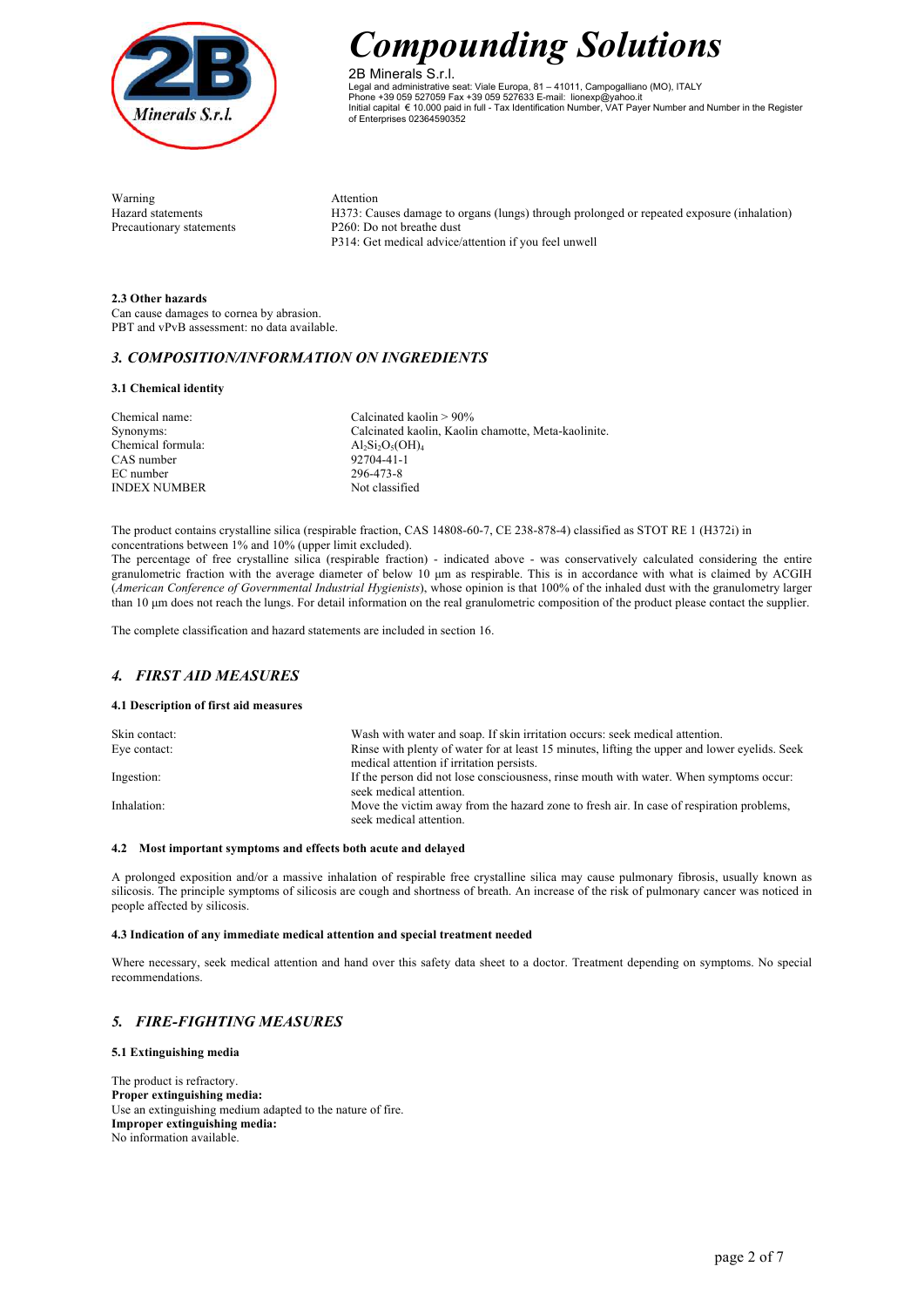

2B Minerals S.r.l. Legal and administrative seat: Viale Europa, 81 – 41011, Campogalliano (MO), ITALY Phone +39 059 527059 Fax +39 059 527633 E-mail: lionexp@yahoo.it Initial capital € 10.000 paid in full - Tax Identification Number, VAT Payer Number and Number in the Register of Enterprises 02364590352

## **5.2 Special hazards arising from the substance or mixture**

The nature of degradation products is unknown.

### **5.3 Advice for fire-fighters**

Use complete fire protection. Extinguishing water should not be drained to the sewerage system. Contaminated extinguishing water and fire residues should be disposed in accordance with the laws in force.

**Equipment**

Working clothes fit for fire fighting, open circuit compressed air breathing apparatus (EN 137) equipped with fire protection (EN 469), protective gloves for fire-fighters (EN 659) and fire-fighter's footwear (HO A29 or A30).

## *6. ACCIDENTAL RELEASE MEASURES*

### **6.1 Personal precautions, protective equipment and emergency procedures**

Use personal protective equipment. Evacuate the persons to a safe place. Avoid dust formation. Provide appropriate ventilation.

### **6.2 Environmental precautions**

Avoid release of material and its contact with soil, watercourses, sewerage systems. In case of release of materials into watercourses, soil or sewerage system, inform competent authorities.

#### **6.3 Methods and materials for containment and cleaning up**

Recycle, where possible. Waste should be disposed of according to the laws in force. In order to prevent dust formation, avoid dry cleaning and use wet cleaning systems or vacuum cleaners.

### **6.4 Reference to other sections**

Information concerning personal protective equipment, see: section 8. Disposal, see: section 13.

# *7. HANDLING AND STORAGE*

### **7.1 Precautions for safe handling**

Avoid dust formation. Avoid contact with eyes and skin. Provide proper ventilation in areas where dust formation is likely. In case of insufficient ventilation, use suitable respiratory protective equipment (see: section 8). Empty containers with product residues may be dangerous.

### **7.2 Conditions for safe storage, including any incompatibilities**

Technical measures/precautions: provide removal of dust formed during loading to silos. Keep the product in closed containers or bags, preventing their accidental release. Store in a cool and dry place with good ventilation. Protect against moisture. Store in the original unopened container.

### **7.3 Specific end use(s)**

No information available.

## *8. EXPOSURE CONTROLS/PERSONAL PROTECTION*

### **8.1 Control parameters**

At workplaces where dust is dispersed, observe the exposure limits determined in the laws in force (for example: total dust, respirable dust, crystalline silica respirable dust). Crystalline silica respirable dust: OEL (EU) =  $0.1$  mg/m3 (inhalable fraction, 8h)

### **8.2 Exposure controls**

Recommended technical controls: Provide proper ventilation and filtration in areas where dust formation is likely. Respect the limits for the emissions in the atmosphere. Wash hands carefully before breaks and after work. Take off and wash the dusted clothing. See also section 7.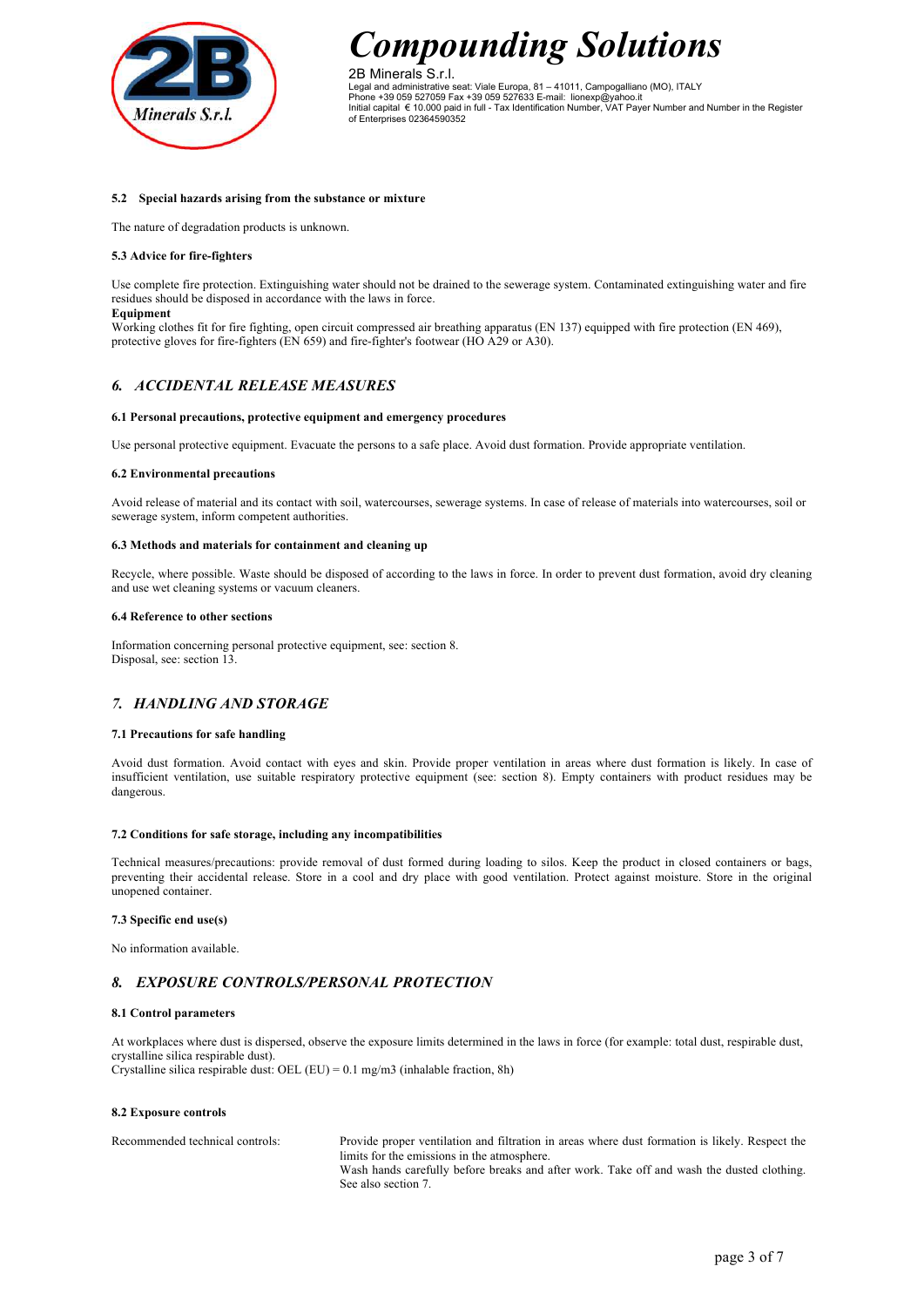

2B Minerals S.r.l. Legal and administrative seat: Viale Europa, 81 – 41011, Campogalliano (MO), ITALY<br>Phone +39 059 527059 Fax +39 059 527633 E-mail: lionexp@yahoo.it<br>Initial capital € 10.000 paid in full - Tax Identification Number, VAT

| Respiratory protection:          | In case of exposure to dust concentrations higher than limits, use appropriate respiratory<br>protective equipment with protection level or meeting the requirements of the relevant EC<br>standards (facial, filtering, certified according to EN 149 or dust mask, certified according to<br>EN 140). In case of insufficient ventilation the use of appropriate breathing apparatus is<br>recommended. We recommend to use a facial mask covering the mouth and the nose,<br>equipped with the P3 filter (UNI EN 143). |
|----------------------------------|---------------------------------------------------------------------------------------------------------------------------------------------------------------------------------------------------------------------------------------------------------------------------------------------------------------------------------------------------------------------------------------------------------------------------------------------------------------------------------------------------------------------------|
| Eye protection:                  | During work with the product, wear protective glasses with lateral protection wings, meeting<br>the requirements of UNI EN 166.                                                                                                                                                                                                                                                                                                                                                                                           |
| Hand protection:                 | Normally not required.                                                                                                                                                                                                                                                                                                                                                                                                                                                                                                    |
| Skin protection:                 | Normally not required.                                                                                                                                                                                                                                                                                                                                                                                                                                                                                                    |
| Environmental exposure controls: | Avoid dust formation, prevent wind dispersal.                                                                                                                                                                                                                                                                                                                                                                                                                                                                             |

# *9. PHYSICAL AND CHEMICAL PROPERTIES*

## **9.1 Information on basic physical and chemical properties**

| Appearance and colour:                              | Solid, dust, white                                                 |
|-----------------------------------------------------|--------------------------------------------------------------------|
| Odour:                                              | Odourless                                                          |
| Odour threshold:                                    | Not applicable                                                     |
| pH:                                                 | 7 (water suspension)                                               |
| Melting point:                                      | $>300^{\circ}$ C                                                   |
| Boiling point/range:                                | Not applicable                                                     |
| Flash point:                                        | Not applicable                                                     |
| Evaporation rate:                                   | Not applicable, solid                                              |
| (Solid/gas) flammability:                           | Not applicable to inorganic substances                             |
| Flammability/explosive limits:                      | Not applicable                                                     |
| Vapour pressure:                                    | Not applicable to substances with a melting point $>300^{\circ}$ C |
| Vapour density:                                     | Not applicable                                                     |
| Relative density:                                   | $2,65$ g/cm <sup>3</sup>                                           |
| Solubility:                                         | $0.35\%$ in water                                                  |
|                                                     | Soluble in hydrofluoric acid                                       |
| Partition coefficient n-octanol/water:              | Not applicable, inorganic substance                                |
| Auto-ignition temperature:                          | Not applicable, substance is not auto-igniting                     |
| Decomposition temperature:                          | Not applicable to substances with a melting point $>300^{\circ}$ C |
| Viscosity:                                          | Not applicable                                                     |
| Explosive properties:                               | Non-explosive                                                      |
| Oxidising properties:                               | Non-oxidizing                                                      |
| 9.2. Other information                              |                                                                    |
| Shape:                                              | Angular                                                            |
| Granulometry:                                       | 97% between 0 and 20 microns                                       |
| Total dust (average diameter $\leq 1$ G $\sim$ m):  | $> 80 \%$                                                          |
| Total dust (average diameter $\leq$ 5 $\degree$ m): | $>60\%$                                                            |

# *10. STABILITY AND REACTIVITY*

## **10.1 Reactivity**

No special reaction with other substances under normal use and storage conditions.

### **10.2 Chemical stability**

Product stable under normal use and storage conditions.

### **10.3 Possibility of hazardous reactions**

No hazardous reactions under normal use and storage conditions.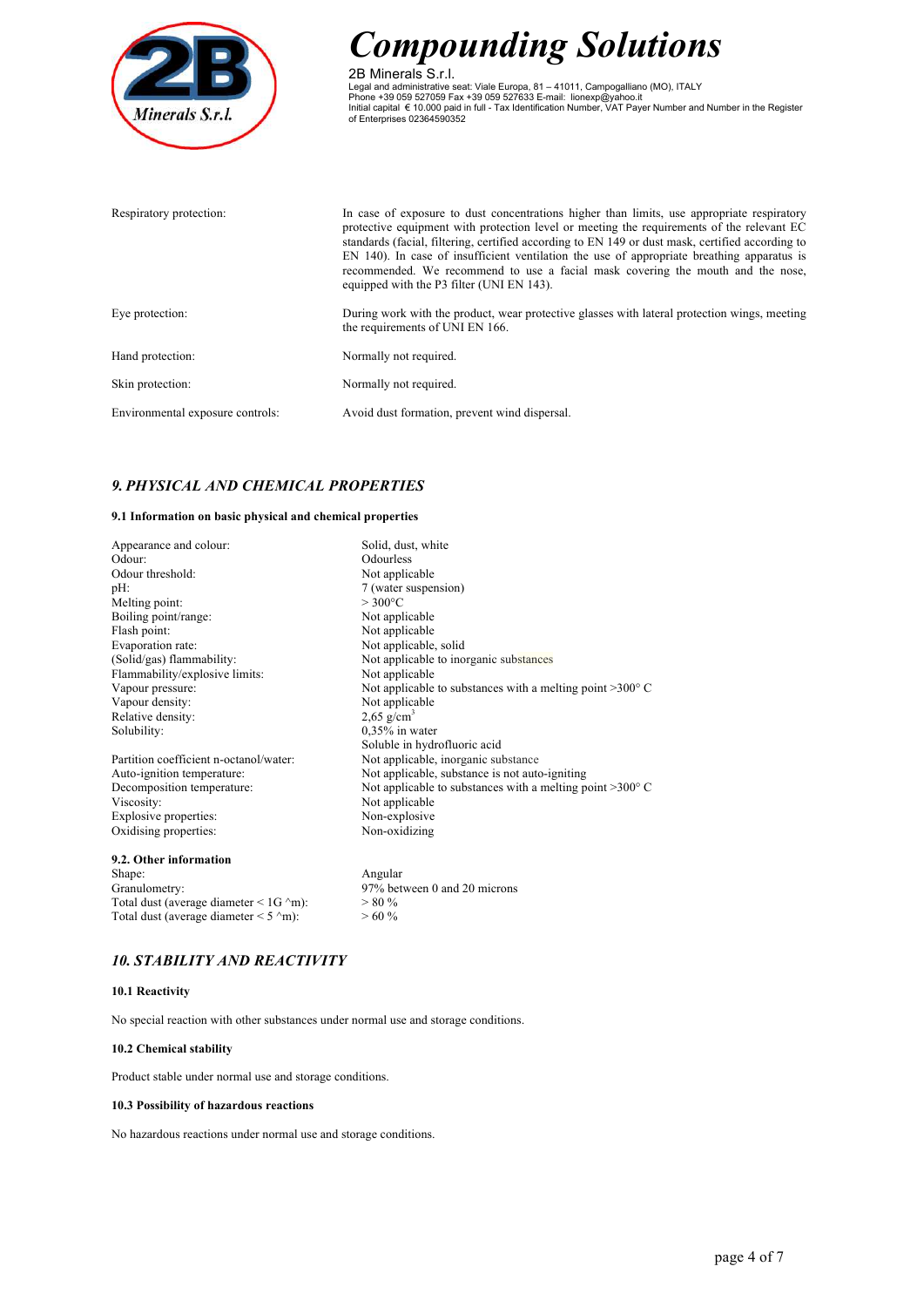

2B Minerals S.r.l. Legal and administrative seat: Viale Europa, 81 – 41011, Campogalliano (MO), ITALY Phone +39 059 527059 Fax +39 059 527633 E-mail: lionexp@yahoo.it Initial capital € 10.000 paid in full - Tax Identification Number, VAT Payer Number and Number in the Register of Enterprises 02364590352

### **10.4 Conditions to avoid**

Avoid dust formation.

## **10.5 Incompatible materials**

No information available.

## **10.6 Hazardous decomposition products**

Under normal use and storage conditions, there are no hazardous decomposition products.

# *11. TOXICOLOGICAL INFORMATION*

## **11.1 Information on toxicological effects**

No detailed data on the product available.

### **Acute toxicity**

LC50 Mixture (vapour inhalation): Not classified (no significant components). LC50 Mixture (vapour/dust inhalation): Not classified (no significant components). LD50 Mixture (oral contact): Not classified (no significant components). LD50 Mixture (skin contact): Not classified (no significant components). **Skin corrosion/irritation** Classification criteria for this hazard class are not met. **Serious eye damage/irritation** Classification criteria for this hazard class are not met. **Respiratory or skin sensitisation** Classification criteria for this hazard class are not met. **Germ cell mutagenicity** Classification criteria for this hazard class are not met. **Carcinogenicity** Classification criteria for this hazard class are not met. **Reproductive toxicity** Classification criteria for this hazard class are not met. **Specific target organ toxicity (STOT) — single exposure** Classification criteria for this hazard class are not met. **Specific target organ toxicity (STOT) — repeated exposure** In case of prolonged or repeated exposure, the product causes lung damage. Due to prolonged exposure, crystalline silica causes silicosis or other lung diseases. **Aspiration hazard** Classification criteria for this hazard class are not met.

Impact on health

Prolonged and/or massive inhalation of dust containing free respirable crystalline silica may cause silicosis, nodular pulmonary fibrosis due to the deposition of respirable crystalline silica particles in the lung alveoli.

In 1997 IARC (International Agency for Research on Cancer) put crystalline silica on list of substances having carcinogenic effect on humans, but indicated that "carcinogenicity in humans has not been found in all analysed industrial conditions. Carcinogenic effect depends on characteristics of crystalline silica or external factors referring to the biological and physical condition of both the environment and humans".

IOM (Occupational Medicine Institute) declared that "the data following the epidemiological studies is inadequate to determine whether crystalline silica should be considered carcinogenic in humans, and it is possible to observe sensitivity to risk of lung cancer in persons suffering from silicosis, even if it is impossible to determine its direct impact".

SCOEL (European Commission's Scientific Committee for Occupational Exposure Limits) in 2002 affirmed that "the main effect in humans of the inhalation of respirable crystalline silica is silicosis. There is sufficient information to conclude that the relative lung cancer risk is increased in persons with silicosis (and apparently, not in employees without silicosis who are exposed to silica dust in quarries and ceramic industry). Therefore, preventing the onset of silicosis will also reduce cancer risk (...)".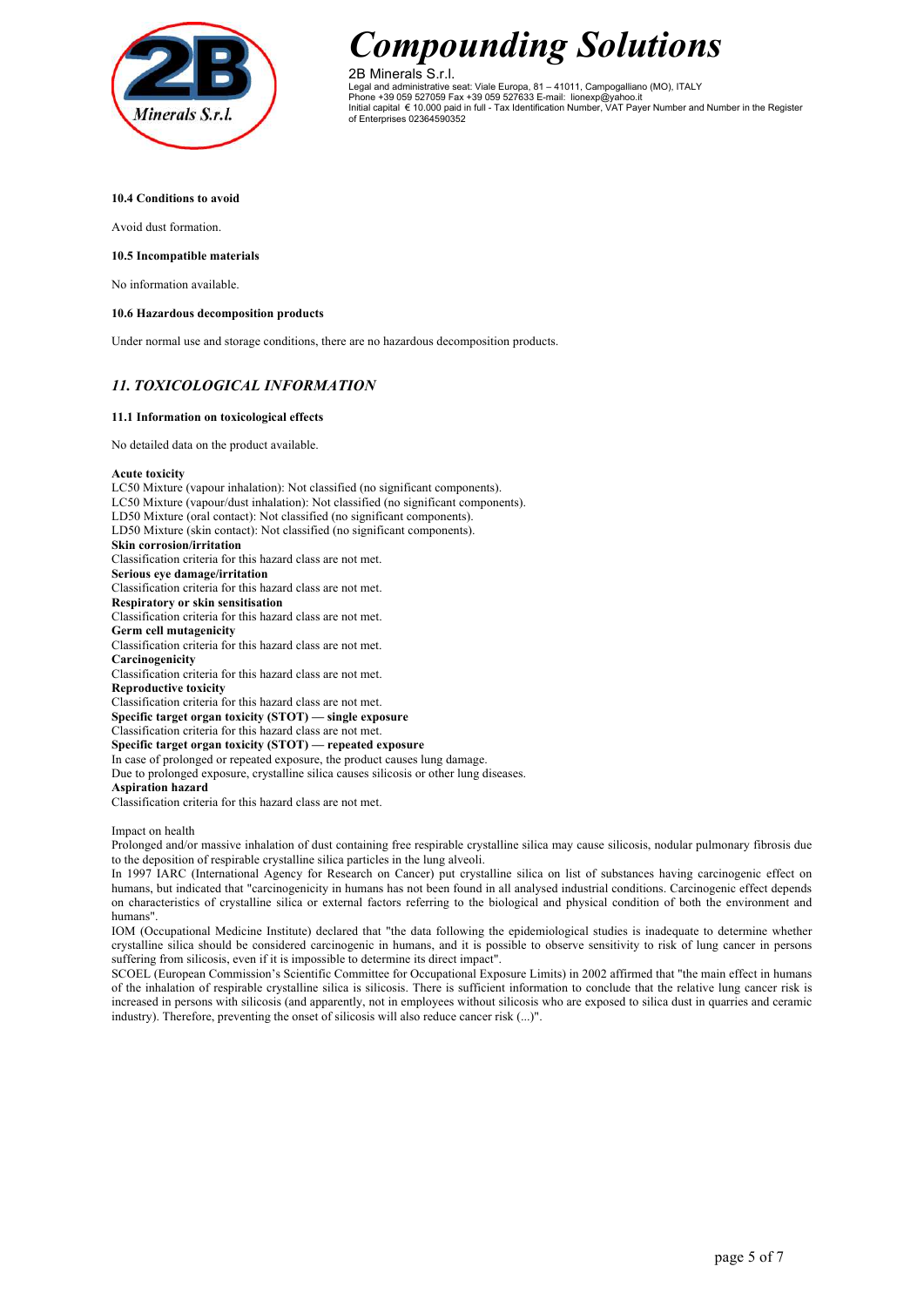

2B Minerals S.r.l. Legal and administrative seat: Viale Europa, 81 – 41011, Campogalliano (MO), ITALY Phone +39 059 527059 Fax +39 059 527633 E-mail: lionexp@yahoo.it Initial capital € 10.000 paid in full - Tax Identification Number, VAT Payer Number and Number in the Register of Enterprises 02364590352

# *12. ECOTOXICOLOGICAL INFORMATION*

There are no data on ecotoxicity of Calicinated Kaolin resulting from kaolinite overheating, a substance often present in the environment. It is not possible to predict the detailed and negative environmental effects.

## **12.1 Toxicity**

No information available.

## **12.2 Persistence and degradability**

No information available.

## **12.3 Bioaccumulative potential**

No information available.

## **12.4 Mobility in soil**

No information available.

## **12.5 Results of PBT and vPvB assessment**

PBT and vPvB assessment: not applicable.

## **12.6 Other adverse effects**

No important effects or known critical hazards.

## *13. DISPOSAL CONSIDERATIONS*

## **13.1 Waste treatment methods**

Disposal of residues/ unused product: can be disposed of in dumps in compliance with the laws in force. The material must be covered to prevent emission of dust. Recycling is preferable to elimination, where possible. Observe the laws currently in force. Packaging: comply with the regulations concerning recyclable materials. In any event, it is necessary to prevent dust formation due to residues present in the packing, and to provide the worker with adequate protection. Observe the laws currently in force.

# *14. TRANSPORT INFORMATION*

**14.1 UN number**

Not applicable.

**14.2 UN proper shipping name**

Not applicable.

## **14.3 Transport hazard class(es)**

Not applicable.

**14.4 Packing group**

Not applicable.

**14.5 Environmental hazards**

Not applicable.

## **14.6 Special precautions for user**

Not applicable.

## **14.7 Transport in bulk according to Annex II of MARPOL and the IBC Code**

Not applicable.